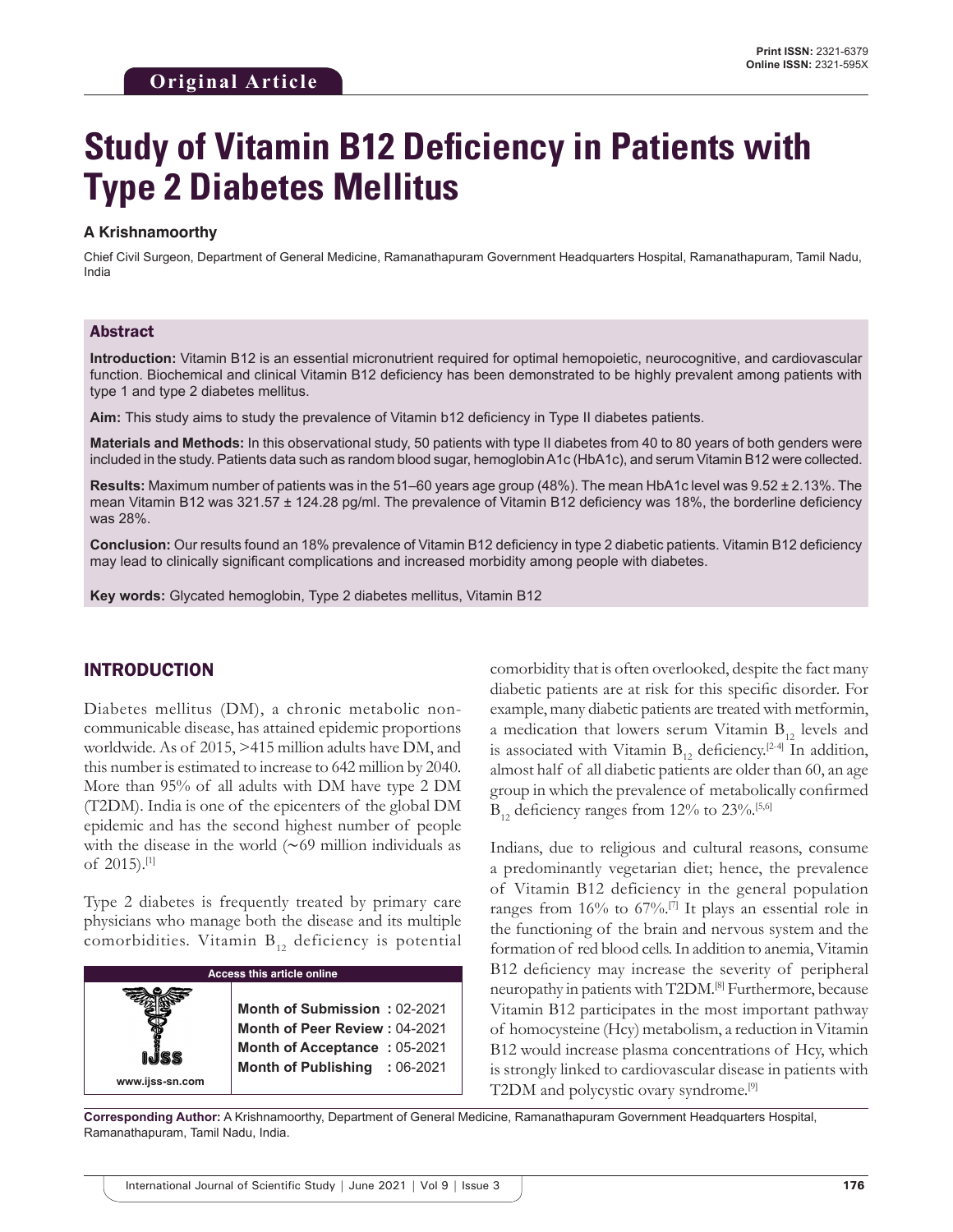#### **Aim**

This study aims to study the prevalence of Vitamin b12 deficiency in Type II diabetes patients.

# MATERIALS AND METHODS

This observational study was conducted in the Department of General Medicine, Ramanathapuram Government Headquarters Hospital. Fifty patients with diagnosed T2DM in the age group of 40–80 years were included in the study. Patients with T1DM, thyroid disorders, hemolytic anemia, hemoglobin variants, pregnancy, hepatic diseases, and infectious diseases were excluded from the study. Individuals with a history of treatment with Vitamin B12 injection or multivitamin injections in the past 6 months were also excluded from the study. Blood samples were collected for the estimation of blood sugar, hemoglobin A1c (HbA1c), and Vitamin B12. Serum Vitamin B12 was estimated using chemiluminescence immunoassay. Biochemical Vitamin B12 deficiency was defined as serum Vitamin B12 level <200 pg/dl. Data were presented as frequency and percentage.

# RESULTS

In this study, 50 patients age more than 40–80 years were included in the study. The maximum number of patients were in the 51–60 years age group (48%) followed by 40–50 years (28%) Figure 1. The majority of patients were male (64%) and females were 36% Figure 2. The mean random blood sugar level was 241.61  $\pm$ 98.23 mg/dl. The mean duration of diabetes was 18.28  $\pm$  4.26 years. The mean HbA1c level was 9.52  $\pm$  2.13%. The mean Vitamin B12 was  $321.57 \pm 124.28$  pg/ml. The prevalence of Vitamin B12 deficiency was 18%, the borderline deficiency was 28% Figure 3.

## **DISCUSSION**

Vitamin B12, also called cobalamin, is a water-soluble vitamin involved in the optimal functioning of the hemopoietic, neurocognitive, and vascular systems. It is involved in DNA synthesis, fatty acid metabolism, and energy production.[10] Vitamin B12 exerts its physiological effects by facilitating the methylation of Hcy to methionine which is later activated into S-adenosyl methionine that donates its methyl group to methyl acceptors.[11] Similarly, Vitamin B12 mediates the conversion of methylmalonyl coenzyme A (coA) to succinyl coA, a process when hindered, results in accumulation of serum methylmalonic acid, thereby causing the defective fatty acid synthesis of the neuronal membranes.<sup>[12]</sup>

Several cross-sectional studies and case reports have documented an increased frequency of Vitamin B12 deficiency among T2DM patients.[13,14] Metformin use has been unequivocally demonstrated as the prime factor associated with Vitamin B12 deficiency among patients with T2DM.<sup>[15]</sup> Studies assessing type 2 diabetic patients on metformin have reported the prevalence of Vitamin B12 deficiency to range from 5.8% to 33%.<sup>[16]</sup> This wide variation in the reported prevalence could probably be explained by the varied study definitions of Vitamin B12 deficiency.



**Figure 1: Age distribution**



**Figure 2: Gender distribution**



**Figure 3: Vitamin B12 deficiency**